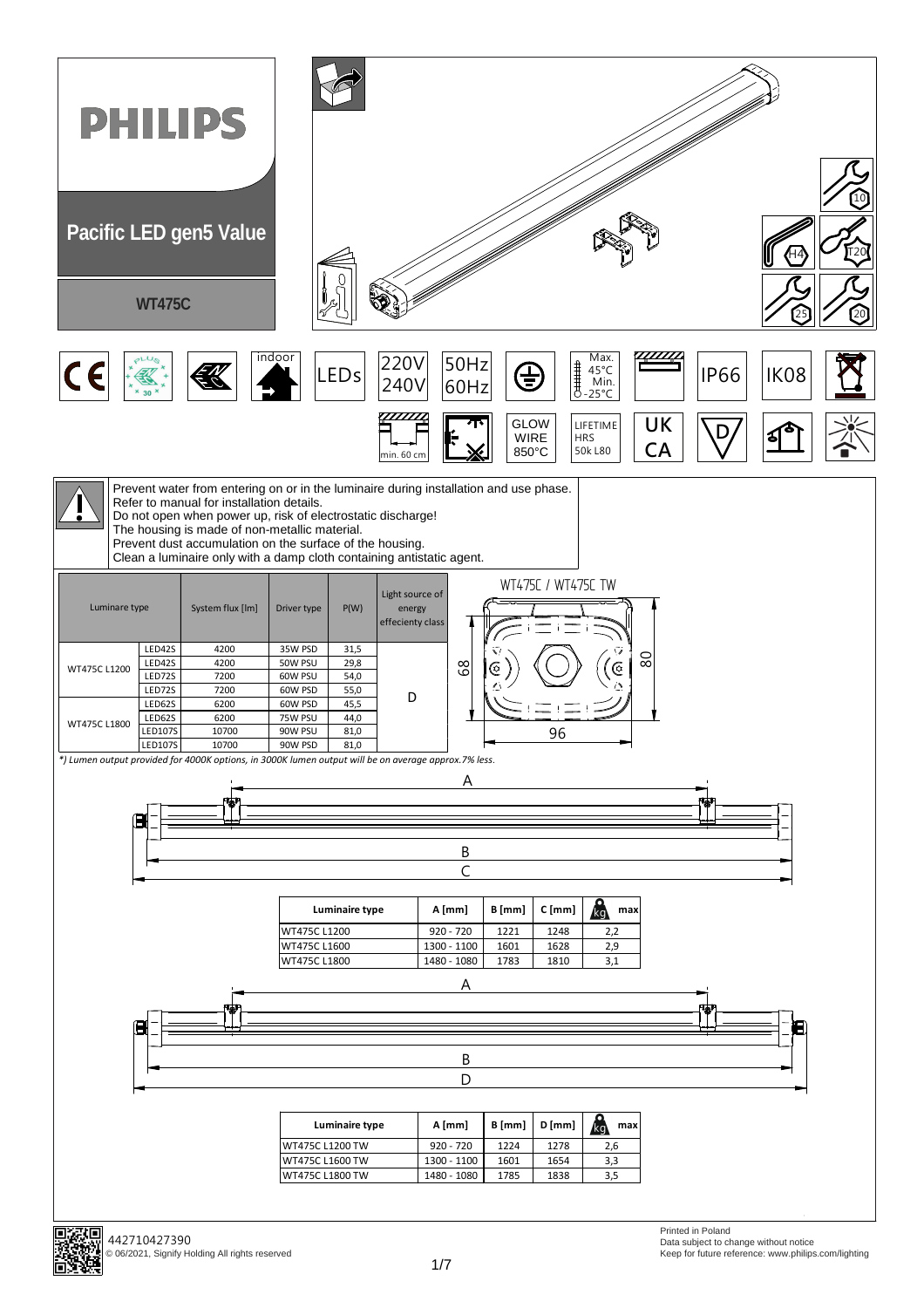

© 06/2021, Signify Holding All rights reserved 442710427390

Printed in Poland Data subject to change without notice Keep for future reference: www.philips.com/lighting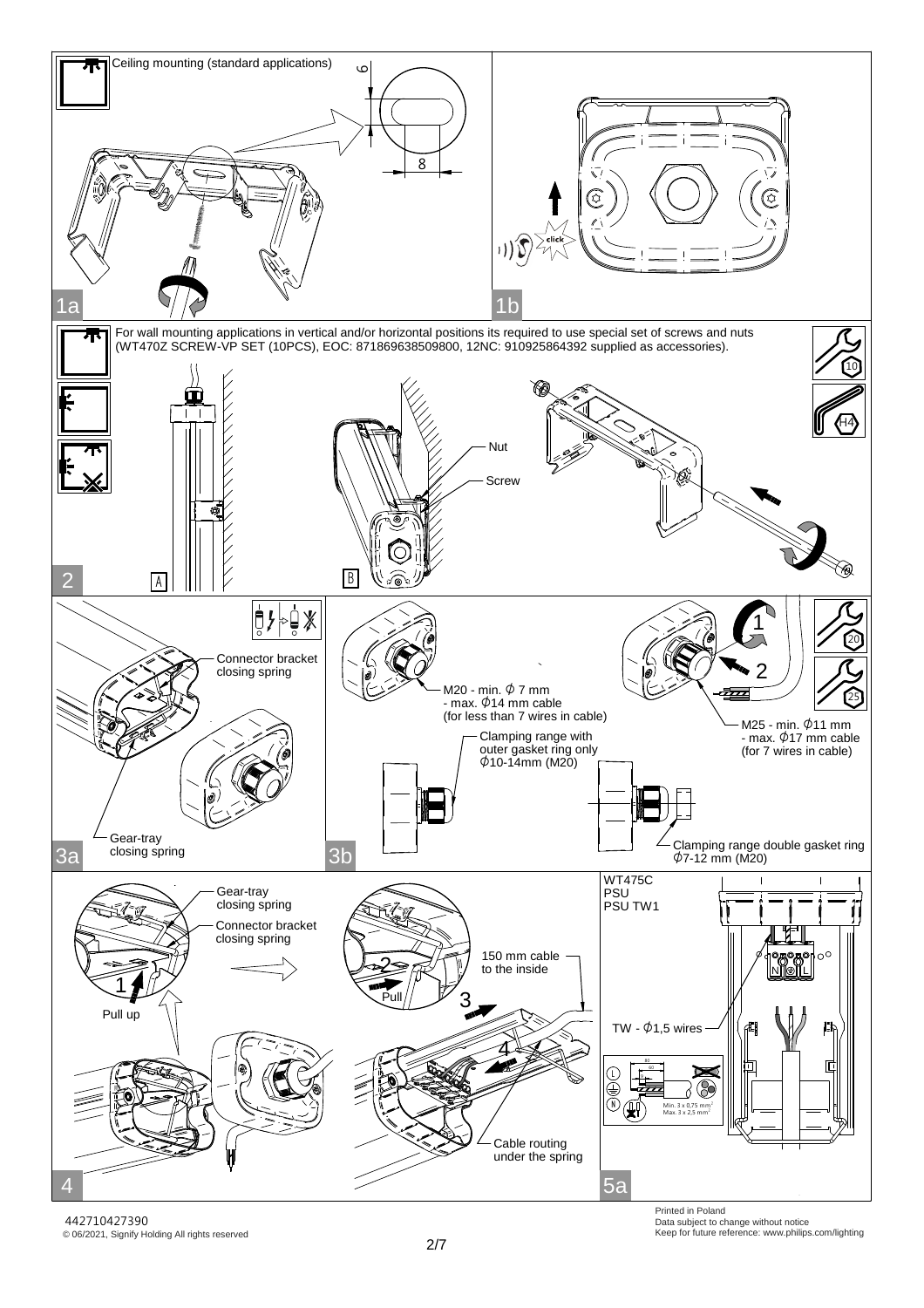

Printed in Poland Data subject to change without notice Keep for future reference: www.philips.com/lighting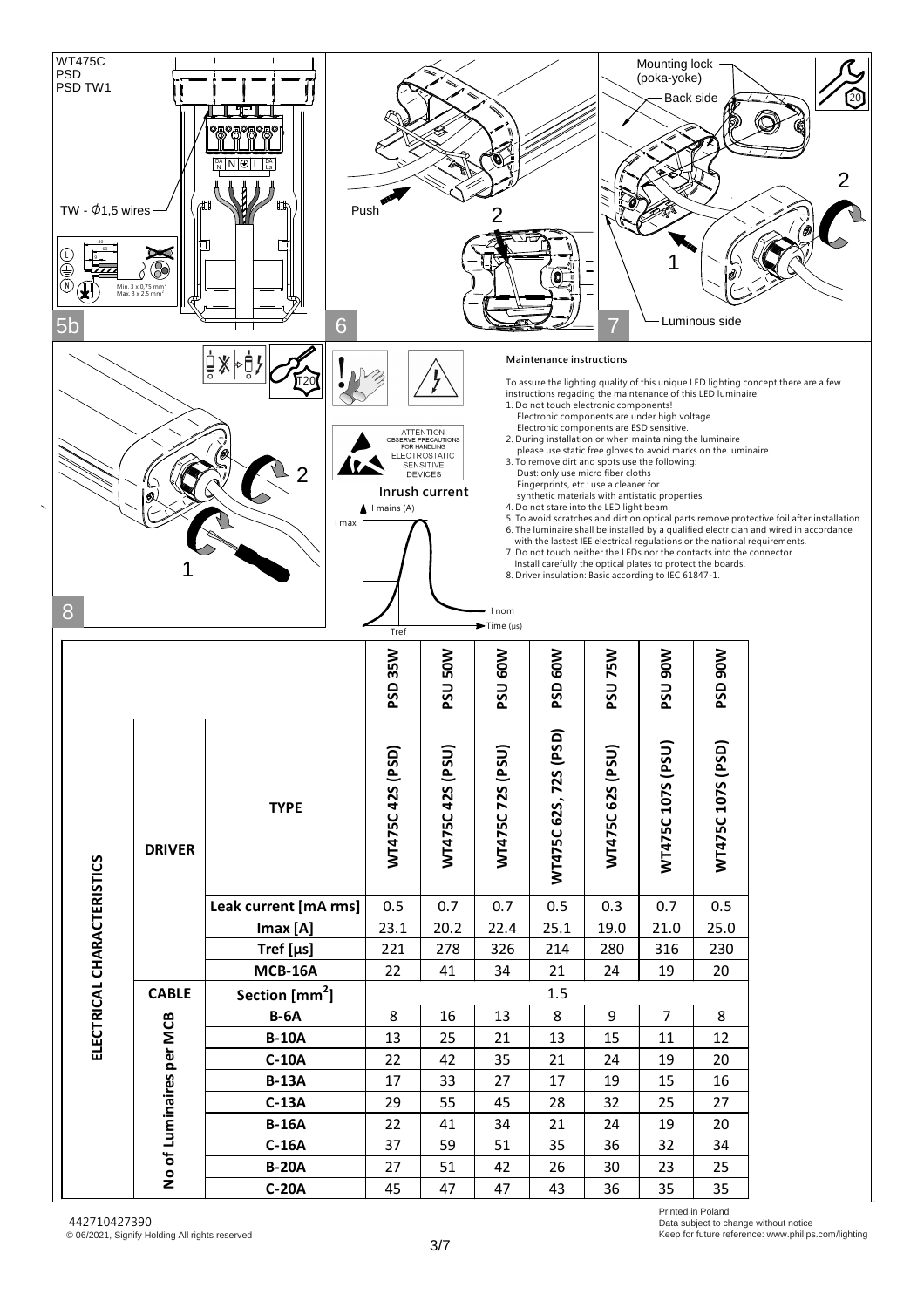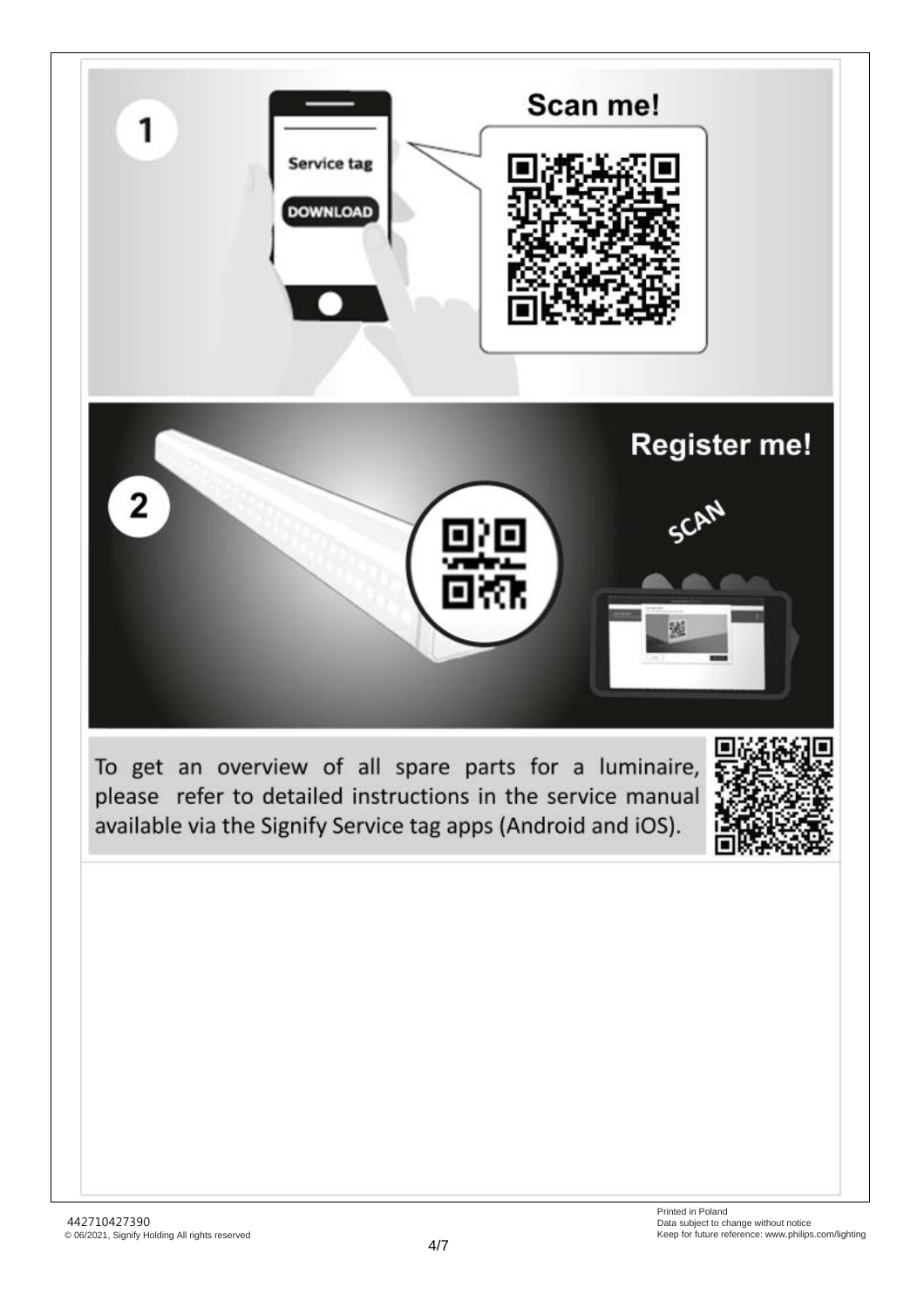|          | GB - Disconnect before servicing<br>FR-Mettre horstension avant intervention<br>DE - Offnen nur spannungsfrei<br>NL-Stroom afsluiten voor onderhoud<br>LT - Pirms apkopes atvienojiet no elektrības<br>EE - Katkesta elektri toide enne valgusti<br>hooldust/remonti<br>PT - Desconecte antes de fazer a<br>manutenção                | DK-Frakobl, før service<br>NO-Koble fra før service<br>FI- Irrota pistoke ennen huoltoa<br>CZ - Před servisem se odpojte<br>TR- Servis yapmadan önce bağlantıyı kesin<br>HR - Prije servisiranja isključite<br>GR- Αποσυνδέστε πριν από τη συντήρηση<br>BG - Изключете преди сервиз<br>RU- Отключите перед обслуживанием<br>LV - Pirms apkopes atvienojiet to |           |                               |           | IT - Togliere tensione prima di faremanutencione<br>ES - Desconectar antes de manipular<br>SE - Bryt strömmen före lampbyte<br>SK - Odpojiť pred údržbou<br>SI - Pred servisiranjem izključite svetilko<br>HU- Karbantartás előtt húzza ki a<br>csatlakozót<br>PL - Odłącz przed serwisowaniem<br>RO - Deconectați vă înainte de întreținere                                                                                                               |
|----------|---------------------------------------------------------------------------------------------------------------------------------------------------------------------------------------------------------------------------------------------------------------------------------------------------------------------------------------|---------------------------------------------------------------------------------------------------------------------------------------------------------------------------------------------------------------------------------------------------------------------------------------------------------------------------------------------------------------|-----------|-------------------------------|-----------|------------------------------------------------------------------------------------------------------------------------------------------------------------------------------------------------------------------------------------------------------------------------------------------------------------------------------------------------------------------------------------------------------------------------------------------------------------|
| GВ<br>ES | <b>SE</b><br>Luminaire has basic insulation between Low<br>Voltage supply and control conductors.<br>La luminaria tiene un aislamiento básico<br>NO.                                                                                                                                                                                  | Armaturen har enkelisolering mellan<br>lågvoltsförsörjningen och styrledningarna.<br>Armaturet har enkelisolering mellom                                                                                                                                                                                                                                      |           |                               | GR        | Το φωτιστικό διαθέτει βασική μόνωση<br>μεταξύ της χαμηλής τάσης τροφοδοσίας και<br>των αγωγών ελέγχου.                                                                                                                                                                                                                                                                                                                                                     |
|          | entre la alimentación de baja tensión y los<br>cables de la señal de control.                                                                                                                                                                                                                                                         | lavvoltsforsyningen og styreledningene.                                                                                                                                                                                                                                                                                                                       |           |                               | CZ        | Ve svítidle je mezi vodiči napájení a řízení<br>základní izolace.                                                                                                                                                                                                                                                                                                                                                                                          |
| РT       | FI<br>A luminária tem um isolamento básico entre<br>a alimentação de baixa tensão e os cabos<br>HU                                                                                                                                                                                                                                    | Valaisimessa on peruseristys<br>syöttöjännitteen ja ohjausjohtimien välillä.<br>A lámpatest kisfeszültségű és szabályozó                                                                                                                                                                                                                                      |           |                               | TR        | Armatür, Alçak Gerilim beslemesi ile kontrol<br>iletkenleri arasında temel izolasyona sahiptir                                                                                                                                                                                                                                                                                                                                                             |
| DE       | de sinal de controlo.<br>Die Leuchte verfügt über eine einfachen<br>Isolation zwischen der<br>RO.                                                                                                                                                                                                                                     | bemenetei galvanikusan el vannak<br>választva.<br>Corpul de iluminat dispune de izolație de                                                                                                                                                                                                                                                                   |           |                               | <b>SK</b> | Svietidlo má základnú izoláciu medzi<br>vodičmi zdroja nízkeho napätia a riadiacimi<br>vodičmi.                                                                                                                                                                                                                                                                                                                                                            |
|          | Niederspannungsversorgung und den<br>Steuerleitungen.                                                                                                                                                                                                                                                                                 | bază între sistemul de alimentare de joasă<br>și conductorii de control.                                                                                                                                                                                                                                                                                      |           |                               | LT        | Šviestuvas turi elementarią izoliaciją tarp<br>žemos įtampos maitinimo ir valdymo laidų.                                                                                                                                                                                                                                                                                                                                                                   |
| FR       | Le luminaire comporte une isolation de base<br>ΒG<br>entre l'alimentation basse tension et les<br>câbles de contrôle.                                                                                                                                                                                                                 | Осветителното тяло има основна<br>изолация между захранването ниско<br>напрежение и контролните проводници.                                                                                                                                                                                                                                                   |           |                               | LV        | Gaismeklim ir pamata izolācija starp<br>zemsprieguma barošanas un vadības<br>aprīkojuma.                                                                                                                                                                                                                                                                                                                                                                   |
| IT       | Il grado di isolamento tra il conduttore di<br><b>RU</b><br>alimentazione ed il conduttore di segnale è<br>básico.                                                                                                                                                                                                                    | Светильник обладает базовой<br>злектроизоляцией между низковольтным<br>блоком питания и управляющими                                                                                                                                                                                                                                                          |           |                               | EЕ        | Valgustil on põhiisolatsioon madalpinge toite<br>ja juhtimisseadmete vahel.                                                                                                                                                                                                                                                                                                                                                                                |
| NL.      | Armatuur heeft een basisisolatie tussen<br>laagspannings-voeding en controle<br>PL<br>bedrading.                                                                                                                                                                                                                                      | проводниками.<br>Oprawa posiada podstawową izolację                                                                                                                                                                                                                                                                                                           |           |                               | SI        | Svetilka ima osnovno izolacijo med<br>nizkonapetostnimi napajalnimi in<br>regulacijskimi vodniki.                                                                                                                                                                                                                                                                                                                                                          |
| DK       | Armaturet har enkelisolering mellem<br>lavvoltsforsyningen og styreledningerne.                                                                                                                                                                                                                                                       | pomiedzy modulem zasilania<br>niskonapięciowego i przewodami<br>sterującymi.                                                                                                                                                                                                                                                                                  |           |                               | HR        | Svjetiljka ima osnovnu izolaciju između<br>napajanja i upravljačkih konektora.                                                                                                                                                                                                                                                                                                                                                                             |
| GВ       | The control gear and/or the external flexible cable contained in this luminaire shall only be replaced by the manufacturer or his service agent or a similar qualified person. The light source contained in this luminaire is<br>not replaceable, in case of damage replace the luminaire.                                           |                                                                                                                                                                                                                                                                                                                                                               | RO.       |                               |           | Aparatajul și / sau cablul flexibil extern continut în acest aparat de iluminat<br>trebuie înlocuit numai de producător sau de agentul de service sau de o<br>persoană similară calificată. Sursa de lumină continută în acest apara                                                                                                                                                                                                                       |
| ES       | El driver o el cable flexible contenido en la luminaria solo podrá ser sustituido por el fabricante o su agente de servicio o por una persona cualificada. La fuente de luz contenida en esta luminaria no es<br>reemplazable, en case de defecto se reemplazará la luminaria.                                                        |                                                                                                                                                                                                                                                                                                                                                               | HU        | iluminat.                     |           | A lámpatestben található működtető szerelvényt és/vagy a külső rugalmas kábelt csak a gyártó, a gyartóval szerződött cég vagy megfelelő képesítéssel rendelkező szakember cserélheti ki. A fényforrás ebben a lámpatestben nem                                                                                                                                                                                                                             |
| РT       | O equipamento de controlo e/ou o cabo externo flexível nesta luminária só<br>devem ser substituídos pelo fabricante ou pelo seu agente de serviço ou por pessoa qualificada para tal. A fonte de luz nesta luminária não é<br>substituível, em caso de avaria, substitua a luminária.                                                 |                                                                                                                                                                                                                                                                                                                                                               | TR        | lámpatestet.                  |           | Bu armatürde bulunan kontrol tertibatı ve / veya harici esnek kablo                                                                                                                                                                                                                                                                                                                                                                                        |
| DE       | Das in der Leuchte enthaltene Betriebsgerät und/oder das externe flexible<br>Anschlusskabel dürfen nur vom Hersteller oder seinem Kundendienst oder einer ähnlich qualifizierten Person ausgetauscht werden. Die in dieser<br>Leuchte enthaltene Lichtquelle ist nicht austauschbar, tauschen Sie im<br>Schadensfall die Leuchte aus. |                                                                                                                                                                                                                                                                                                                                                               | HR        |                               |           | yalnızca imalatçı veya onun servis temsilcisi veya benzer bir kalifiye kişi<br>tarafından değiştirilmelidir. Bu armatürde bulunan ışık kaynağı<br>değiştirilemez, hasar olması durumunda armatürü değiştiriniz.<br>Predspojna naprava i / ili vanjski fleksibilni napojni kabel sadržan u ovoj<br>svjetiljci smije zamijeniti samo proizvođač, ovlasteni serviser ili adekvatna<br>stručno osposobljena i ovlaštena osoba. Izvor svjetlosti sadržan u ovoj |
| FR       | Le contrôleur de courant et/ou le câble souple d'alimentation contenus<br>La convention de la diventidad de la conventidad de la conventidad de la conventidad de la conventidad de la conventidad de la conventidad de la conventidad de la conventidad de la conventidad de la conventidad de la conve                              |                                                                                                                                                                                                                                                                                                                                                               | GR        |                               |           | svjetiljci nije zamjenjiv, u slučaju njegovog kvara, zamijeniti cijelu svjetiljku.<br>Το όργανο έναυσης/ελέγχου ή/και το εξωτερικό εύκαμπτο καλώδιο που<br>περιέχεται σε αυτό το φωτιστικό πρέπει να αντικαθίστανται μόνο από τον<br>κατασκευαστή ή τον αντιπρόσωπο σέρβις ή παρόμοιο ειδικευμένο<br>πρόσωπο. Η φωτεινή πηγή που περιέχεται σε αυτό το φωτιστικό δεν                                                                                       |
| ΙT       | Il dispositivo di controllo e/o il cavo flessibile esterno contenuti in questo<br>apparecchio di illuminazione sono sostituiti solo dal costruttore, dal suo<br>agente di servizio o da una persona qualificata analoga. La sorgente<br>luminosa contenuta in questo apparecchio non è sostituibile, in caso di                       |                                                                                                                                                                                                                                                                                                                                                               | BG        | φωτίστικό.                    |           | μπορεί να αντικατασταθεί, σε περίπτωση βλάβης αντικαταστήστε το<br>Пусково-регулиращата апаратура и / или външният гъвкав кабел,                                                                                                                                                                                                                                                                                                                           |
| NL.      | danni sostituire l'intero apparecchio di illuminazione.<br>De voorschakelapparatuur en/of de flexibele voedingskabel van dit<br>armatuur mag alleen vervangen worden door de fabrikant of haar service<br>dealer of een vergelijkbaar gekwalificeerd persoon. De lichtbron van dit                                                    |                                                                                                                                                                                                                                                                                                                                                               |           |                               |           | съдържащ се в това осветително тяло, трябва да бъдат заменени<br>само от производителя или неговия оторизиран сервиз или подобно<br>квалифицирано лице. Източникът на светлина, съдържащ се в това<br>осветително тяло, не е заменяем, в случай на повреда заменете                                                                                                                                                                                        |
|          | armatuur is niet vervangbaar, in geval van defect dient het armatuur<br>vervangen te worden.                                                                                                                                                                                                                                          |                                                                                                                                                                                                                                                                                                                                                               | <b>RU</b> | цялото осветителното тяло.    |           | ПРА и / или внешний гибкий кабель, содержащиеся в этом<br>светильнике, могут быть заменены только производителем, его                                                                                                                                                                                                                                                                                                                                      |
| DK       | Driver og/eller eksterne kabler indeholdt I dette armatur må kun udskiftes<br>af produčenten eller hans service partner eller lignende kvalificeret person.<br>Lyskilden indeholdt I dette armatür er ikke udskiftelig. I tilfælde af skade<br>skift hele armaturet.                                                                  |                                                                                                                                                                                                                                                                                                                                                               |           |                               |           | агентом по обслуживанию или аналогичным квалифицированным<br>лицом. Источник света, содержащийся в этом светильнике, не<br>подлежит замене, в случае повреждения замените светильник.                                                                                                                                                                                                                                                                      |
| SE       | Styrsystemet och/eller den externa kabeln i denna armatur får endast<br>bytas ut av tillverkaren eller en kvalificerad person. Ljuskällan är inte<br>utbytbar. Vid skada ska därför hela armaturen bytas ut.                                                                                                                          |                                                                                                                                                                                                                                                                                                                                                               | SK        |                               |           | Predradník a/alebo externý flexibilný kábel obsiahnutý v tomto svietidle môže byť vymenený len výrobcom alebo servisným partnerom alebo inou<br>podobně kvalifokovanou osobou. Svetelný zdroj obsiahnutý v tomto<br>svietidle nie je vymeniteľný, v prípade poškodenia vymeňte svietidlo.                                                                                                                                                                  |
| NO.      | Driveren og/eller den eksterne kabelen i dette armaturet skal bare<br>erstattes av produsenten eller dens service agent eller tilsvarende<br>kvalifisert person. Lyskilden i dette armaturet er ikke mulig å erstatte, hvis<br>den er ødelagt må armaturet byttes ut.                                                                 |                                                                                                                                                                                                                                                                                                                                                               | LT.       |                               |           | Valdymo įrenginys ir/arba išorinis lankstus kabelis esantis šiame<br>švieštuve gali būti pakeistas tik gamintojo arba jo aptarnavimo agento<br>artai atitinkančio kvalifikuoto asmens. Esantis šiame šviestuve šviesos<br>šaltinis nėra keičiamas, jam sugedus keičiamas šviestuvas.                                                                                                                                                                       |
| CZ       | Napájecí zdroj (předřadník) a/nebo flexibilná napájecí kabel obsažený v<br>tomto svítidle smí vyměňovat pouze výrobce nebo jeho servisní technik<br>nebo obdobně kvalifikovaná osoba. Světelný zdroj obsažený v tomto<br>svítidle není vyměnitelný, v případě poškození vyměňte celé svítidlo.                                        |                                                                                                                                                                                                                                                                                                                                                               | LV        | gadījumā nomainiet gaismekli. |           | Sajā gaismekļī esošo vadības ierīci un / vai ārējo elastīgo kabeli drīkst<br>nomainīt tikai ražotājs vai viņa servisa pārstāvis vai līdzīga kvalificēta<br>persona. Sajā gaismekļī esošais gaismas avots nav nomaināms, bojājuma                                                                                                                                                                                                                           |
| FI.      | Tämän valaisimen liitäntälaite ja/tai ulkoinen kaapeli saadaan vaihtaa vain<br>valmistajan tai tämän valtuuttaman huoltoedustajan tai vastaavan pätevän<br>henkilön toimesta. Tässä valaisimessa oleva valonlähde ei ole<br>vaihdettavissa, vaihda valaisin LED-komponentin vikaantuessa.                                             |                                                                                                                                                                                                                                                                                                                                                               | FF.       |                               |           | Selles valgustis sisalduva juhtseadme ja/või välise painduva kaabli võib<br>välja vahetada ainult tootja, vastav hooldusspetsialist või muu sarnane<br>kvalifitseeritud isik. Selles valgustis sisalduvat valgusallikat ei saa<br>vahetada, kahjustuste korral vahetage välja valgusti.                                                                                                                                                                    |
| PL.      | Zródło światła i/lub zasilacz i/lub zewnętrzny przewód zasilajacy, który jest<br>w oprawie powinien być wymienjony przez producenta lub jego serwisanta<br>lub kwalifikowany personel. Zródło światła w tej oprawie nie jest                                                                                                          |                                                                                                                                                                                                                                                                                                                                                               | -SI       |                               |           | Napajalnik in / ali zunanji prilagodljivi kabel, ki ga vsebuje ta svetilka, lahko<br>zamenja samo proizvajalec ali njegov servis ali podobna usposobljena<br>oseba. Vir svetlobe, ki ga vsebuje ta svetilka, ni zamenljiv, v primeru                                                                                                                                                                                                                       |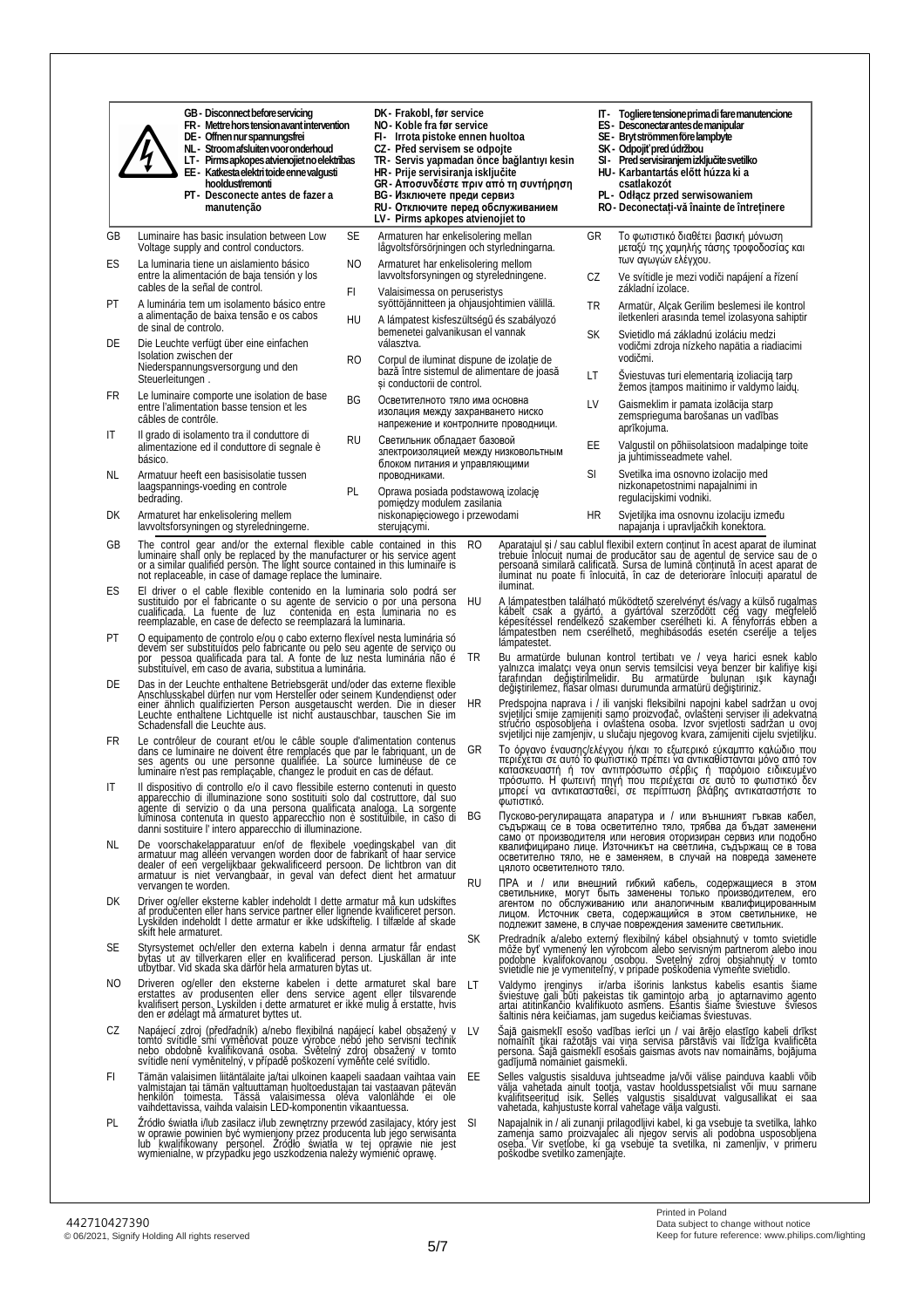- GB Storage, installation, use, operation and maintenance of the products needs to be performed exactly according the instructions in this manual and/or other instructions as may be provided by us to guarantee safe use of the product over its entire lifetime. Failure to adhere to these instructions will invalidate your entitlement to warranty. Bolts with indication of torque strength on the drawing need to be tightened using a calibrated torque wrench. Pre-assembled bolts need to be retightened again to the required torque specification to assure maximum strength over lifetime.
- ES El almacenamiento, instalación, uso, funcionamiento y mantenimiento de este producto debe realizarse exactamente según las instrucciones de este manual, así como otras instrucciones que le proporcionemos con el fin de garantizar un uso seguro del producto durante toda su vida útil. Si no se cumplen estas instrucciones, la garantía quedará anulada. Los tornillos con indicación de par de apriete en el dibujo, deben apretarse con una llave dinamométrica calibrada. Los tornillos del acoplamiento premontados deben reapretarse de nuevo con la especificación de par de apriete necesaria para garantizar una solidez máxima durante toda la vida útil de la luminaria.
- PT Para garantir uma utilizaçao segura do produto durante a respetiva vida útil, o armazenamento, a instalaçao, a utilizaçao, a operaçao e a manutençao dos produtos tem de ser efetuados exatamente de acordo com as instruçoes neste manual e/ou com outras instruçoes que possam ser fornecidas por nós. O incumprimento destas instruçoes irá invalidar o direito a garantia. Os parafusos com indicaçao do torque no esquema tem de ser apertados utilizando uma chave dinamométrica calibrada. Os parafusos pré-montados tem de ser novamente apertados de acordo com a especificaçao de torque necessário para garantir uma resistencia máxima durante a vida útil.
- Lagerung, Installation, Verwendung, Betrieb und Wartung der Produkte müssen genau nach den Anweisungen in dieser Anleitung und/oder anderen von uns zur Verfügung gestellten Anweisungen erfolgen, um eine sichere Verwendung des Produkts über seine gesamte Lebensdauer zu gewährleisten. Bei Nichtbeachtung dieser Hinweise erlischt Ihr Anspruch auf Gewährleistung. Schrauben mit Angabe der Drehmomente auf der Zeichnung müssen mit einem kalibrierten Drehmomentschlüssel angezogen werden. Vormontierte Schrauben müssen mit dem angegebenen Drehmoment nachgezogen werden, um eine maximale Festigkeit über die gesamte Lebensdauer zu gewährleisten.
- FR Le stockage, l'installation, l'utilisation et la maintenance des produits doivent être effectués conformément aux instructions de ce manuel et / ou d'autres instructions que nous fournissons afin de garantir une utilisation sure du produit pendant toute sa durée de vie. Le non-respect de ces instructions invalidera votre droit à la garantie. Les vis, dont les couples de serrage sont indiqués sur les schémas, doivent être serrées a l'aide d'une clé dynamométrique étalonnée. Les vis préassemblées doivent être resserrées à nouveau selon la spécification de couple de serrage requis afin d'assurer leur résistance maximale pendant toute leur durée de vie.
- IT Le stock, l'installazione, l'uso, il funzionamento e la manutenzione dei prodotti devono essere eseguiti esattamente in base alle istruzioni contenute nel presente manuale e / o in altra documentazione fornita da noi per garantire la sicurezza del prodotto per l'intera durata del suo utilizzo. La mancata osservanza di queste istruzioni annullerà la garanzia. I bulloni, con indicazione sull'intensita della coppia serraggio sul disegno devono essere serrati utilizzando una chiave dinamometrica calibrata. I bulloni pre-assemblati devono essere riserrati nuovamente secondo le specifiche di coppia richieste per assicurare la massima resistenza per tutta la durata.
- NL Om een veilig gebruik van dit product gedurende zijn hele levensduur te garanderen, dient het opslaan, installeren, gebruiken, bedienen en onderhouden ervan exact te worden uitgevoerd in overeenstemming met de instructies in deze handleiding en/of andere door ons geleverde instructies. Niet opvolgen van deze instructies maakt uw garantieaanspraken ongeldig. Bouten waarvan in de tekening het aanhaalkoppel is vermeld, dienen te worden vastgezet met behulp van een momentsleutel. Voorgeassembleerde bouten dienen opnieuw te worden aangehaald tot het vereiste koppel om maximale strekte gedurende de hele levensduur te waarborgen.
- DK Opbevaring, installation, brug, betjening og vedligeholdelse af produkterne må kun udføres ifølge instruktionerne i denne vejledning og/eller eventuelle øvrige instruktioner fra Signify for at garantere sikker brug af produktet i hele dets levetid. Hvis disse instruktioner ikke følges, bortfalder produktgarantien. Bolte/skruer med angivet spændingsmoment på tegningen skal spændes med en indstillet momentnøgle. Færdigsamlede bolte/skruer skal efterspændes i henhold til det specificerede moment for at sikre maksimal fastgørelse i hele produktets levetid.
- SE Förvaring, installation, användning, drift och underhall av produkterna maste utföras enligt instruktionerna i denna handbok och/eller andra instruktioner som kan tillhandahallas av oss för att garantera säker användning. Om instruktioner inte följs frangar man produktgarantin. Skruvar där vridmoment anges pa ritningen maste dras at med en kalibrerad skiftnyckel. Förmonterade skruvar maste dras at igen med angivet vridmoment för att säkerställa högsta styrka under livslängden.
- NO Oppbevaring, montering, bruk, drift og vedlikehold av produktene ma utfores noyaktig i samsvar med instruksjonene i denne handboken og/eller andre instruksjoner vi matte gi for a garantere sikker bruk av produktet i hele dets levetid. Hvis instruksjonene ikke folges, bortfaller garantien. Bolter med angivelse av dreiemoment pa tegningen ma strammes med en kalibrert momentnokkel. Ferdigmonterte bolter ma strammes pa nytt til pakrevd dreiemoment for a sikre maksimal styrke i hele produktets levetid.
- FI Tuotteiden asennuksessa, käytössä ja huollossa on noudatettava tarkoin tässä käyttöoppaassa tai muissa toimittamissamme ohjemateriaaleissa annettuja ohjeita. Tämä varmistaa tuotteen turvallisen toiminnan koko sen käyttöiän ajan. Näiden ohjeiden noudattamatta jättäminen mitätöi kaikki oikeutesi takuukorvauksiin. Pultit, joille on asennusohjeessa ilmoitettu tietty kiristystiukkuus, on kiristettävä kalibroidulla momenttiavaimella. Esiasennetut pultit on kiristettävä ilmoitettuun kiristystiukkuuteen koko käyttöiän mittaisen kestävyyden varmistamiseksi.
- HU A termékek tárolását, telepítését, használatát, üzemeltetését és karbantartását pontosan a jelen kézikönyvben és / vagy az általunk biztosított egyéb utasításoknak megfelelően kell elvégezni, hogy garantáljuk a termék biztonságos használatát az élettartama alatt. Ezen utasítások be nem tartása érvényteleníti a jótállási jogát. A rajzon a nyomaték-erősséggel jelzett csavarokat meg kell húzni egy kalibrált nyomatékkulccsal. Az előre összeszerelt csavarokat újra meg kell húzni a szükséges nyomaték specifikációhoz, hogy biztosítsák a maximális szilárdságot az élettartam során.
- PL Przechowywanie, instalacja, użytkowanie, obsługa i konserwacja produktów musi odbywać się ściśle według wytycznych zawartych w niniejszej instrukcji i / lub w innych instrukcjach, które dołączamy aby zagwarantować bezpieczne użytkowanie produktu przez cały okres eksploatacji. Nieprzestrzeganie tych instrukcji może spowodować utratę prawa do gwarancji. Śruby, przedstawione na rysunku wskazującym siłę momentu dokręcania, muszą być dokręcone za pomocą kalibrowanego klucza dynamometrycznego. Aby zapewnić maksymalną wytrzymałość w całym okresie użytkowania, wstępnie zamontowane śruby należy dokręcić zgodnie z wymaganą specyfikacją momentu dokręcenia.
- RO Depozitarea, instalarea, utilizarea, operarea și întreșinerea produselor trebuie să fie efectuate exact în conformitate cu instrucșiunile din acest manual și/sau cu alte instrucșiuni care pot fi furnizate de noi pentru a garanta utilizarea în siguranșă a produsului, pe întreaga durată de viașă a acestuia. Nerespectarea acestor instrucșiuni vă va anula dreptul la garanșie. Șuruburile care au cuplul de strângere indicat pe desen, trebuie să fie strânse cu ajutorul unei chei dinamometrice calibrate. Șuruburile preasamblate trebuie să fie strânse din nou la specificașia de cuplu cerută, pentru a asigura rezistenșa maximă pe întreaga durată de viașă.
- Při uchovávání, montáži, používání a údržbě produktů je třeba postupovat přesně podle pokynů v této příručce a dalších našich případných pokynů, které zajišťují bezpečné používání produktů po celou dobu jejich životnosti. Když tyto pokyny dodržovat nebudete, přijdete o záruku. Šrouby, které mají na výkresu uveden utahovací moment, je třeba utahovat zkalibrovaným momentovým klíčem. Předem namontované šrouby je třeba dotáhnout požadovaným momentem, aby po dobu životnosti produktu držely na místě.